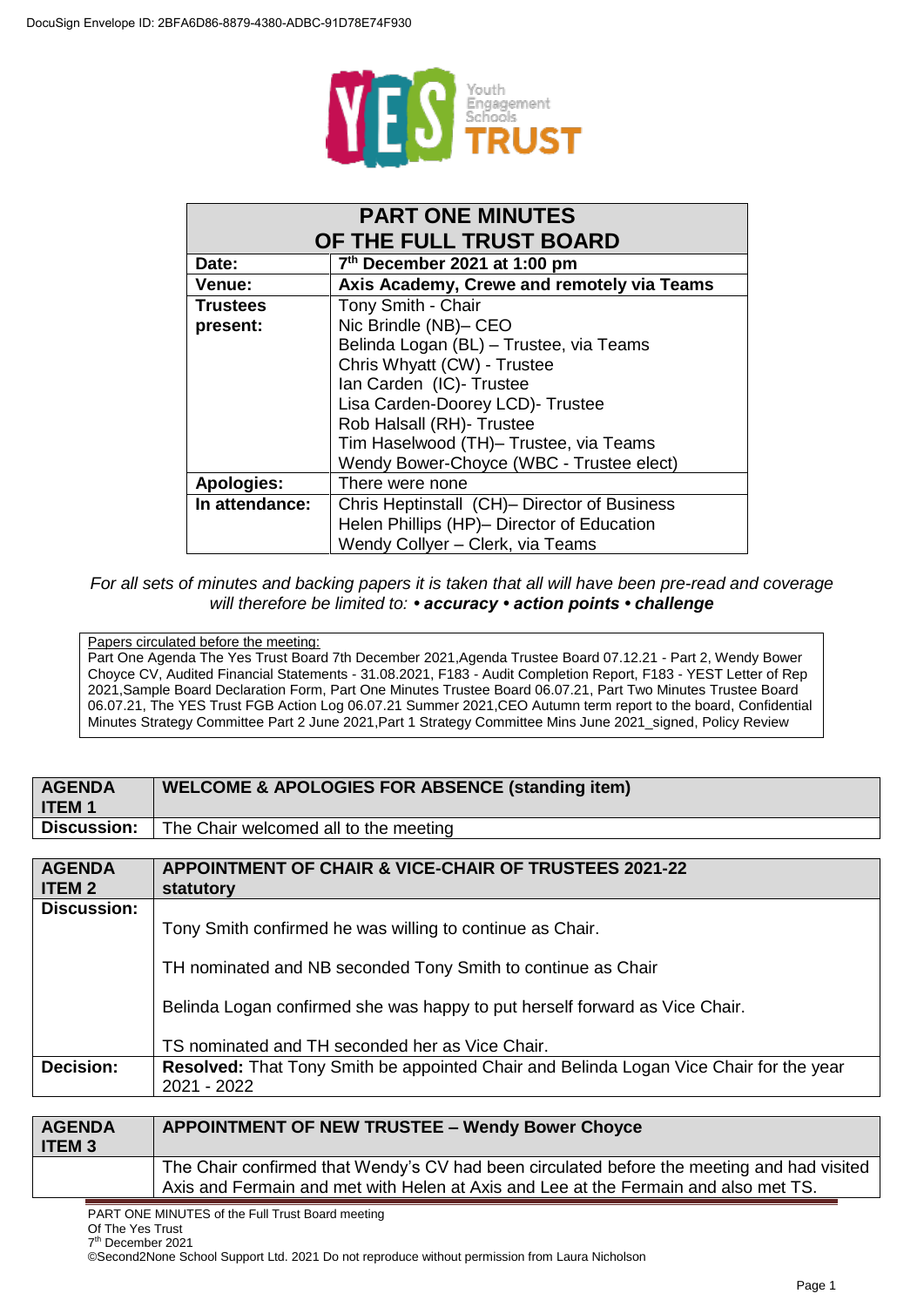

|                                                                                                                                                                                                      |                                                        | All of these personnel recommended Wendy as a potential Trustee                  |             |
|------------------------------------------------------------------------------------------------------------------------------------------------------------------------------------------------------|--------------------------------------------------------|----------------------------------------------------------------------------------|-------------|
| Wendy's CV was circulated and shared on screen for those accessing remotely. It was<br>agreed her strong HR background in the legal sector would bring valuable expertise to the<br>Yes Trust Board. |                                                        |                                                                                  |             |
|                                                                                                                                                                                                      | Wendy should be appointed as Trustee and welcomed her. | The Chair noted some Trustees had already commented on GVO, Trustees agreed that |             |
| <b>Decision</b>                                                                                                                                                                                      | Resolved: To appoint Wendy Bower Choyce as Trustee     |                                                                                  |             |
| <b>Action:</b>                                                                                                                                                                                       | What                                                   | Who                                                                              | When        |
|                                                                                                                                                                                                      | Update GIAS with WBC                                   | <b>CH</b>                                                                        | <b>ASAP</b> |
|                                                                                                                                                                                                      | details, set up on GVO and                             |                                                                                  |             |
|                                                                                                                                                                                                      | provide training details                               |                                                                                  |             |

| <b>AGENDA</b>                  | <b>APPOINTMENT OF CLERK TO THE BOARD 2021-22 (Statutory)</b>                                                                                                                                                                                   |  |
|--------------------------------|------------------------------------------------------------------------------------------------------------------------------------------------------------------------------------------------------------------------------------------------|--|
| <b>ITEM 4</b>                  |                                                                                                                                                                                                                                                |  |
|                                | The Chair advised the clerking agreement with Second2None ran to the summer and asked                                                                                                                                                          |  |
|                                | Trustees if they were in agreement. Trustees agreed.                                                                                                                                                                                           |  |
|                                |                                                                                                                                                                                                                                                |  |
| <b>Decision:</b>               | Resolved: To continue with Second2None clerking agreement to summer 2022                                                                                                                                                                       |  |
|                                |                                                                                                                                                                                                                                                |  |
| <b>AGENDA</b><br><b>ITEM 5</b> | <b>APPROVAL OF ANNUAL REPORT AND ACCOUNTS 2020-2021</b>                                                                                                                                                                                        |  |
| <b>Discussion:</b>             | The Chair introduced Nicola and Emma from Murray Smith LLP Chartered Accountants                                                                                                                                                               |  |
|                                | NT began by thanking those present for their support in preparing the accounts and<br>commented as follows:                                                                                                                                    |  |
|                                | The report was prepared in compliance with the new ESFA guidelines,                                                                                                                                                                            |  |
|                                | For Key Audit Risks there were no issues,                                                                                                                                                                                                      |  |
|                                | There had been a Full Substantive review of the balance sheet, the Trust was confirmed as<br>a going concern,                                                                                                                                  |  |
|                                | There was an operating surplus of £55k across the group,                                                                                                                                                                                       |  |
|                                | The <b>balance sheet</b> showed a net current asset of £523,000 an improvement on the previous<br>year's £429,000,                                                                                                                             |  |
|                                | The pension liability had increased but this was reflected in other academies and was due<br>to interest rate fluctuation; as the interest rate went up, liability would go down and that when<br>the base rate increased things would change, |  |
|                                | The cash flow summary showed a £50,000 surplus after cash payments from £72,000<br>generated,                                                                                                                                                  |  |
|                                | There were no significant deficiencies in <b>internal controls or errors</b> although some minor<br>adjustments had been made. There were therefore no unadjusted errors.                                                                      |  |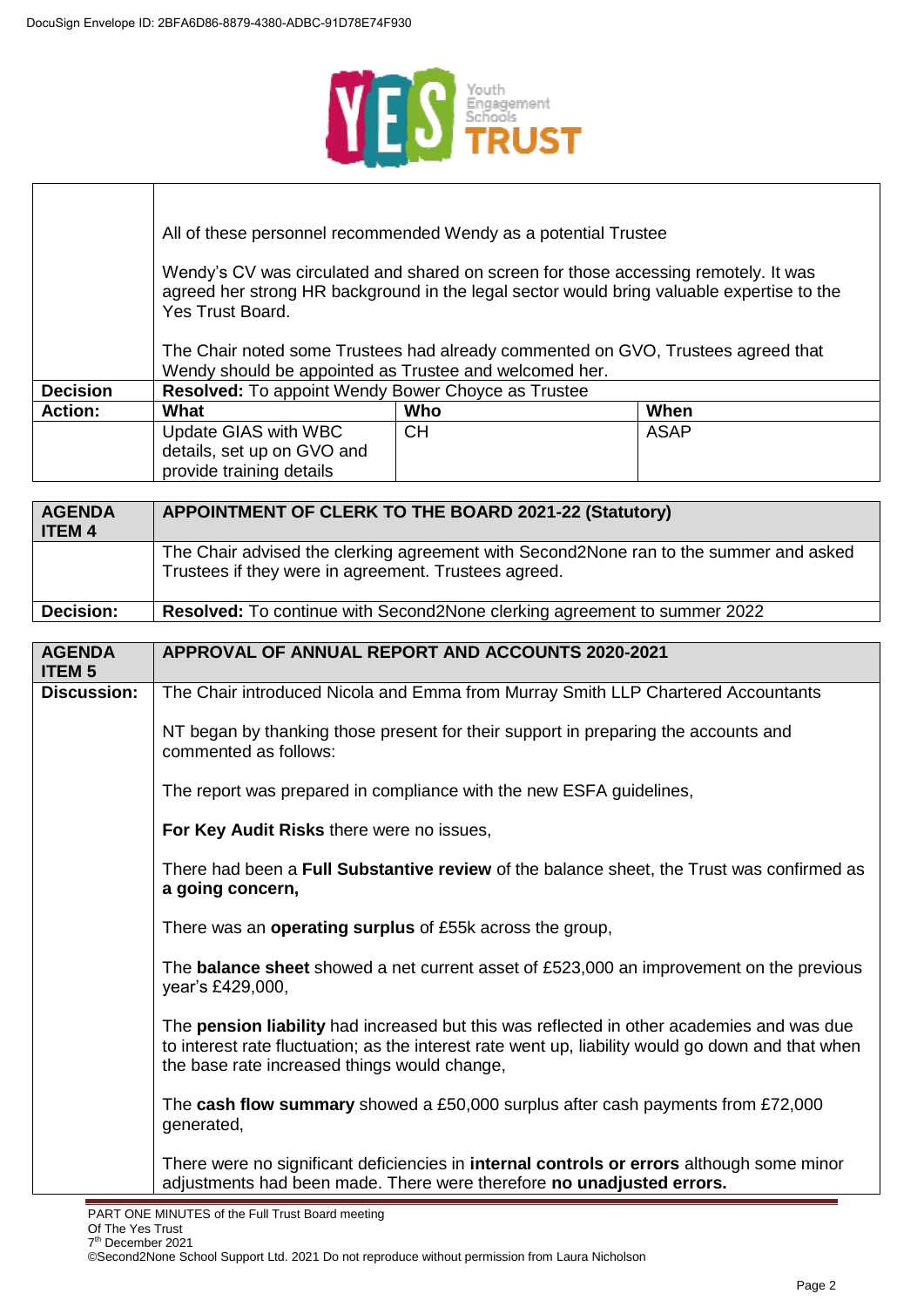

|                                | Policies had been tested and purchases reviewed and there were no issues.                                                                                                                                                                                                                                                                                                                                                                                                                                                                                                                             |
|--------------------------------|-------------------------------------------------------------------------------------------------------------------------------------------------------------------------------------------------------------------------------------------------------------------------------------------------------------------------------------------------------------------------------------------------------------------------------------------------------------------------------------------------------------------------------------------------------------------------------------------------------|
|                                | <b>Nicola</b> invited questions from Trustees                                                                                                                                                                                                                                                                                                                                                                                                                                                                                                                                                         |
|                                | <b>Question: BL</b> asked if the accountants normally find trusts have no issues or adjustments,<br>was that normal                                                                                                                                                                                                                                                                                                                                                                                                                                                                                   |
|                                | Answer: Nicola responded that the accountants' role was not to test the trust's internal<br>controls as there were internal audits for that. She confirmed it would be pointed out to the<br>trust if there had been anything significant noticed.                                                                                                                                                                                                                                                                                                                                                    |
|                                | TH added that sometimes auditors did not confirm a clean report so it did happen. However, it<br>was more common for auditors to find something needing attention even if they gave a clean<br>report so he offered his congratulations to CH and the whole team for their hard work.                                                                                                                                                                                                                                                                                                                 |
|                                | Nicola added that there had been some very minor things to adjust as she had mentioned<br>earlier but they had been adjusted in collaboration with CH meaning that there were now no<br>unadjusted items.                                                                                                                                                                                                                                                                                                                                                                                             |
|                                | Question: TH asked if Cornerstone required separate accounts.                                                                                                                                                                                                                                                                                                                                                                                                                                                                                                                                         |
|                                | Answer: Nicola responded that as of June 2021 Cornerstone was a subsidiary of The Yes<br>Trust. So from June there would be a set of audited accounts giving two separate sets of<br>accounts with The Yes Trust having consolidated accounts. Page 26 of the Trustees report<br>was based on these consolidated figures but there was also a statement on P27 and P28<br>showing pre and post transfer figures. Notes on the balance sheet were similarly split. At the<br>end of the report all funds were shown as consolidated so that it was possible to see the<br>difference in the academies. |
|                                | The Chair asked if there were any questions                                                                                                                                                                                                                                                                                                                                                                                                                                                                                                                                                           |
|                                | TH confirmed that the accounts had been gone through in the finance committee.                                                                                                                                                                                                                                                                                                                                                                                                                                                                                                                        |
|                                | Nicola added that Trustees had been sent an FSA standard letter of representation that<br>required signature with the accounts.                                                                                                                                                                                                                                                                                                                                                                                                                                                                       |
|                                | The Chair asked Trustees if the accounts were accepted and approved on the basis of what<br>Trustees had read beforehand and heard at the meeting. Trustees agreed that they were.                                                                                                                                                                                                                                                                                                                                                                                                                    |
|                                | Murray Smith LLP Chartered Accountants personnel left the meeting at this point - 1:27pm                                                                                                                                                                                                                                                                                                                                                                                                                                                                                                              |
| Decision:                      | Resolved: To approve the Annual Report and Accounts as presented for 2020 - 2021                                                                                                                                                                                                                                                                                                                                                                                                                                                                                                                      |
|                                |                                                                                                                                                                                                                                                                                                                                                                                                                                                                                                                                                                                                       |
| <b>AGENDA</b><br><b>ITEM 6</b> | <b>ANNUAL DECLARATION FORMS 2021-22</b>                                                                                                                                                                                                                                                                                                                                                                                                                                                                                                                                                               |
| Discussion:                    | $\Box$ CH confirmed that Trustees needed to each complete and sign an annual declaration (a                                                                                                                                                                                                                                                                                                                                                                                                                                                                                                           |

|              | $M_{\rm max}$<br>w<br>πιαι           | Who          | When  |
|--------------|--------------------------------------|--------------|-------|
| 'on.<br>Acti | submit<br>anc<br>:omr<br>siar<br>экч | All<br>stees | − ∩ں. |

PART ONE MINUTES of the Full Trust Board meeting

Of The Yes Trust 7 th December 2021

©Second2None School Support Ltd. 2021 Do not reproduce without permission from Laura Nicholson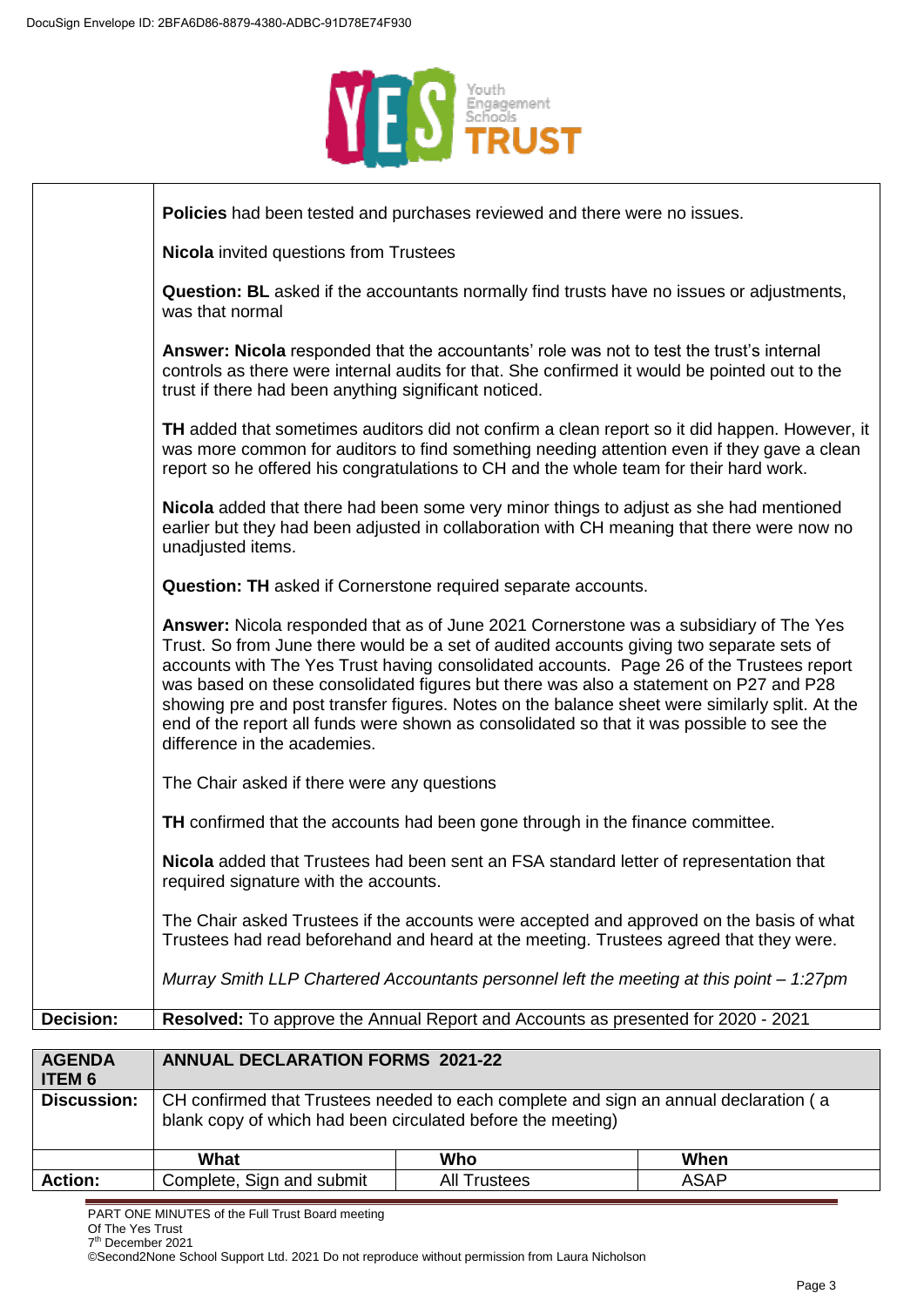

## Annual Declaration Form

| <b>AGENDA</b><br><b>ITEM7</b> | <b>DECLARATION OF ANY OTHER BUSINESS (standing item)</b>                               |  |
|-------------------------------|----------------------------------------------------------------------------------------|--|
| <b>Discussion:</b>            | There was none                                                                         |  |
|                               |                                                                                        |  |
| <b>AGENDA</b>                 | PART ONE MINUTES OF THE LAST MEETING (6th July 2021) (standing item)                   |  |
| <b>ITEM 8</b>                 |                                                                                        |  |
|                               |                                                                                        |  |
| <b>Discussion:</b>            | Trustees agreed to approve the part one minutes of the previous meeting as an accurate |  |
|                               | record of the meeting's proceedings.                                                   |  |
| Decision:                     | <b>Resolved:</b> To approve the minutes of the last meeting                            |  |

| <b>AGENDA</b> | <b>REVIEW OF THE ACTION LOG</b> |
|---------------|---------------------------------|
| <b>ITEM9</b>  |                                 |
| Discussion:   | See separate action log         |
|               |                                 |

| <b>AGENDA</b><br><b>ITEM 10</b> | <b>CHAIR'S ACTION</b>                                       |
|---------------------------------|-------------------------------------------------------------|
|                                 | Discussion:   It was noted that there was nothing to report |

| <b>AGENDA</b>      | <b>BOARD GOVERNANCE</b>                                                                                                                                                                                                                                               |
|--------------------|-----------------------------------------------------------------------------------------------------------------------------------------------------------------------------------------------------------------------------------------------------------------------|
| <b>ITEM 11</b>     |                                                                                                                                                                                                                                                                       |
| <b>Discussion:</b> | Membership – Appointments and re-appointments, vacancies<br>$\bullet$                                                                                                                                                                                                 |
|                    | The Chair was pleased to confirm the appointment of the new Trustee, Wendy adding she<br>would strengthen the trust's capacity and capability as it expanded.<br>He confirmed that at the last meeting of the Strategy Committee it was agreed to attempt to          |
|                    | recruit new board trustees with 11 being a good number and this was a step further towards<br>that.                                                                                                                                                                   |
|                    | He added that he had approached Inspiring Governance but this had not produced any<br>candidates yet. He requested that Trustees consider those in their own circle who might make<br>good trustees.                                                                  |
|                    | <b>Trustee Link Roles</b>                                                                                                                                                                                                                                             |
|                    | The Chair thanked all for completing the survey which had looked at 12 areas where trustees<br>could establish themselves as individual link trustees and as links for the activities of the trust.<br>For example school communications, marketing, HR, H and S etc. |
|                    | He added that there would be five academies ultimately and suggested links as follows:-                                                                                                                                                                               |
|                    | RH - Fermain                                                                                                                                                                                                                                                          |
|                    | BL - Axis/Data and Curriculum                                                                                                                                                                                                                                         |
|                    | IC - Raise when it comes on board                                                                                                                                                                                                                                     |
|                    | TS – Cornerstone for now and external marketing                                                                                                                                                                                                                       |
|                    | <b>LCS Keystone</b>                                                                                                                                                                                                                                                   |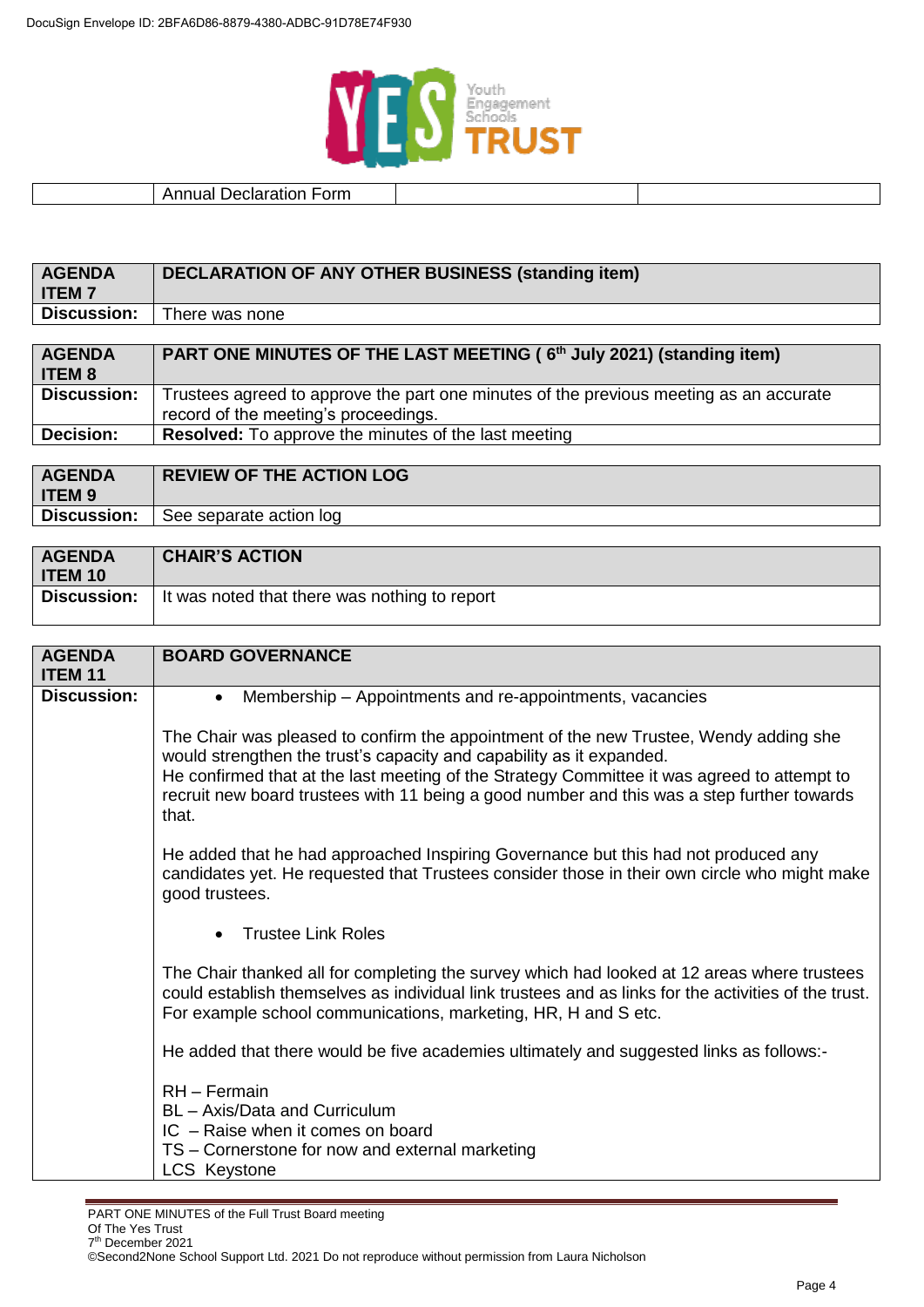

| $CH - Training$                                                                                                                                                                                                                                                                                                                                                                  |
|----------------------------------------------------------------------------------------------------------------------------------------------------------------------------------------------------------------------------------------------------------------------------------------------------------------------------------------------------------------------------------|
| The Chair reminded Trustees of their role in challenging the academies and seeking to meet<br>with each person in order to be able to inform the board of activities and progress within the<br>schools.                                                                                                                                                                         |
| Trustees discussed the need to balance the workload, find a suitable link for WBC and ensure<br>that link academies were appropriate for Trustees' location.                                                                                                                                                                                                                     |
| TS agreed to circulate the list of links governor roles as a draft and that there would be a rota<br>of reporting back to the board and added that if the process could be made to work it would<br>enhance the work of trustees and give another basis to engage with the academies and the<br>trust.                                                                           |
| Board Sub Committees and Terms of Reference<br>$\bullet$                                                                                                                                                                                                                                                                                                                         |
| The Chair asked if there were any areas that need to change.                                                                                                                                                                                                                                                                                                                     |
| Trustees agreed that they were happy with the Terms of Reference as far as the current<br>committee structure went and approved them recognising that at some point the governance<br>structure would be changed to introduce an audit committee so some responsibilities would<br>change.                                                                                       |
| Trustees agreed to review and change the committee structure as follows                                                                                                                                                                                                                                                                                                          |
| LCD to be Vice Chair of Education Standards Committee                                                                                                                                                                                                                                                                                                                            |
| BL to be co-opted on to the Strategy Committee                                                                                                                                                                                                                                                                                                                                   |
| WBC to be added to the Finance HR and premises committee                                                                                                                                                                                                                                                                                                                         |
| Martin to be removed from Strategy Committee                                                                                                                                                                                                                                                                                                                                     |
| Development of Trustee Induction Programme                                                                                                                                                                                                                                                                                                                                       |
| RH confirmed that the Trustee handbook was on GVO and asked how this was cascaded to<br>Trustees.                                                                                                                                                                                                                                                                                |
| CH confirmed that the handbook was emailed to Trustees with links to training and log in<br>details for GVO. He added that presentation workshops he had done were also uploaded on<br>to GVO. The LSB he said was different. The Trustees needed to meet the head and meet the<br>school community.                                                                             |
| The Chair added that as the trust expanded trustees had been recruited as members of LSB's<br>but there was a perceived lack of induction for them. It was agreed to review this process and<br>that NB, Claire (HR lead) CH and Ilona would update the process.                                                                                                                 |
| Trustees agreed there was a gap between recruitment of a trustee and them being made<br>aware of their role in the school. Trustee activities were directed by the SLT but a trustee<br>needed to be their own entity look at the school independently, that being the whole idea of<br>having trustees. As Links Trustees they needed to look at how well the LSB is set up and |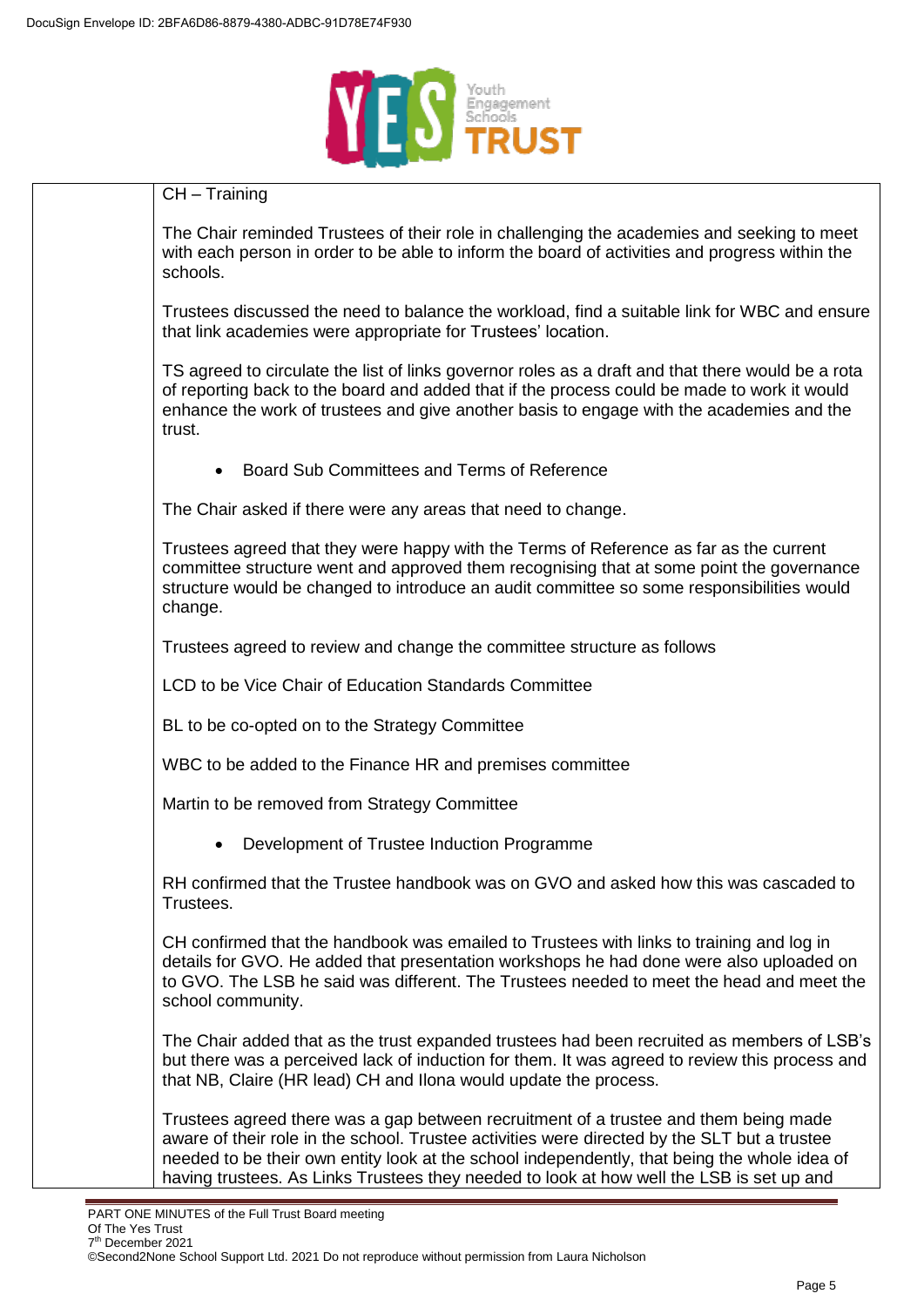

|                  | functioning.                                                                                                                                                                                                                                                                                                                                                                                                                                                                                                                                                                                                     |                          |                                                                                                        |
|------------------|------------------------------------------------------------------------------------------------------------------------------------------------------------------------------------------------------------------------------------------------------------------------------------------------------------------------------------------------------------------------------------------------------------------------------------------------------------------------------------------------------------------------------------------------------------------------------------------------------------------|--------------------------|--------------------------------------------------------------------------------------------------------|
|                  | RH added that from the aspect of Fermain Academy each of the LSB members had done<br>their training. All visits had been undertaken on 9 <sup>th</sup> November and he felt as chair he could<br>step away after 3-4 months of intense induction. He stressed the need for the induction<br>process to enable the members to understand what their role was and that they are<br>competent to undertake it. He added that supporting trustees in their induction and training<br>was not necessarily easy or quick.<br>CW agreed to join the Axis LSB and Trustees agreed on the need to streamline this process |                          |                                                                                                        |
|                  | as the trust expanded.                                                                                                                                                                                                                                                                                                                                                                                                                                                                                                                                                                                           |                          |                                                                                                        |
|                  | <b>Governance Structure</b>                                                                                                                                                                                                                                                                                                                                                                                                                                                                                                                                                                                      |                          |                                                                                                        |
|                  | The Chair advised that in order to separate roles and responsibilities both audit and pay<br>committees needed to be set up and it was agreed this would be done by NB by September<br>22.                                                                                                                                                                                                                                                                                                                                                                                                                       |                          |                                                                                                        |
|                  | Trustees also agreed to add an informal 'Chair of Chairs Committee' to ensure there is a link<br>between LSBs so that good practice could be shared.                                                                                                                                                                                                                                                                                                                                                                                                                                                             |                          |                                                                                                        |
|                  | What                                                                                                                                                                                                                                                                                                                                                                                                                                                                                                                                                                                                             | Who                      | When                                                                                                   |
| <b>Action:</b>   | Consider colleagues etc. who<br>might become trustees                                                                                                                                                                                                                                                                                                                                                                                                                                                                                                                                                            | <b>Trustees</b>          | <b>ASAP</b>                                                                                            |
| <b>Action:</b>   | <b>Chase Inspiring Governance</b>                                                                                                                                                                                                                                                                                                                                                                                                                                                                                                                                                                                | <b>TS</b>                | <b>ASAP</b>                                                                                            |
|                  | Review induction of LSB<br><b>Trustees</b>                                                                                                                                                                                                                                                                                                                                                                                                                                                                                                                                                                       | NB, CH, Claire,<br>Ilona | <b>ASAP</b>                                                                                            |
| <b>Action:</b>   | Update GVO with the<br>committee changes and<br>notify relevant trustees -<br>apart from Martin - of the<br>changes                                                                                                                                                                                                                                                                                                                                                                                                                                                                                              | Ilona                    | <b>ASAP</b>                                                                                            |
| <b>Action:</b>   | Set up Audit and Pay<br>Committees                                                                                                                                                                                                                                                                                                                                                                                                                                                                                                                                                                               | <b>NB/Trustees</b>       | Draft Terms of Reference by<br>Spring, amendments at<br>summer and ready to operate<br>by September 22 |
| <b>Action:</b>   | Set up a date for 'Chair of<br>Chairs' committee first<br>meeting                                                                                                                                                                                                                                                                                                                                                                                                                                                                                                                                                | <b>TS</b>                | <b>ASAP</b>                                                                                            |
| <b>Decision:</b> | Resolved: To approve terms of reference as outlined above                                                                                                                                                                                                                                                                                                                                                                                                                                                                                                                                                        |                          |                                                                                                        |
| Decision:        | Resolved: CW to join Axis LSB with RH as mentor                                                                                                                                                                                                                                                                                                                                                                                                                                                                                                                                                                  |                          |                                                                                                        |
|                  |                                                                                                                                                                                                                                                                                                                                                                                                                                                                                                                                                                                                                  |                          |                                                                                                        |

| <b>AGENDA</b><br><b>ITEM 12</b> | APPROVAL OF EXTERNAL EDUCATIONAL ADVISOR TO SUPPORT CEO<br>PERFORMANCE MANAGEMENT PROCESS                                                                                 |
|---------------------------------|---------------------------------------------------------------------------------------------------------------------------------------------------------------------------|
| <b>Discussion:</b>              | The Chair confirmed that this could not be approved as there was no external adviser as yet.                                                                              |
|                                 | It was agreed that it would be best if two individuals were sought, a SIP and a person to<br>support CEO PM and that this item would be carried over to the next meeting. |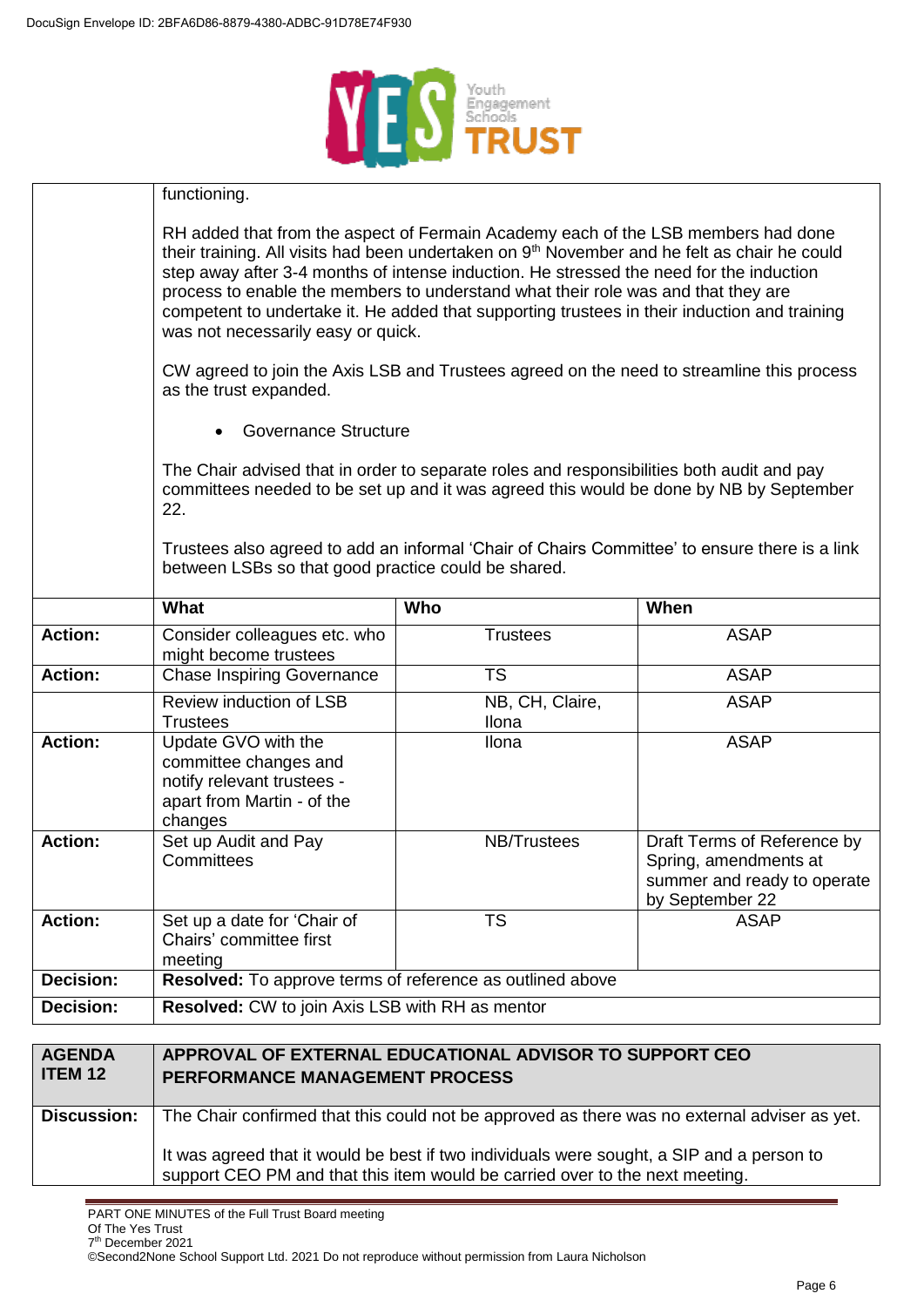

|                | What                              | Who | When            |
|----------------|-----------------------------------|-----|-----------------|
| <b>Action:</b> | Recruit SIP and CEO PM<br>support | TS  | By next meeting |

| <b>AGENDA</b><br><b>ITEM 13</b> | <b>CEO REPORT</b>                                                                                                                                                                                                                                                                                                            |
|---------------------------------|------------------------------------------------------------------------------------------------------------------------------------------------------------------------------------------------------------------------------------------------------------------------------------------------------------------------------|
| <b>Discussion:</b>              |                                                                                                                                                                                                                                                                                                                              |
|                                 | The Chair invited NB to present his report.                                                                                                                                                                                                                                                                                  |
|                                 | NB presented his report and highlighted the following points:                                                                                                                                                                                                                                                                |
|                                 | Cornerstone/Ofsted                                                                                                                                                                                                                                                                                                           |
|                                 | Cornerstone had been inspected by Ofsted,                                                                                                                                                                                                                                                                                    |
|                                 | They had pointed out behaviour standards as needing attention. He commented he did not<br>think the report had taken in to account the cohort of children, SEND and their deprivation,                                                                                                                                       |
|                                 | Trustee support under the current framework was good,                                                                                                                                                                                                                                                                        |
|                                 | Feedback on quality of education was good with children enjoying learning and being able to<br>articulate what they were learning,                                                                                                                                                                                           |
|                                 | He was aware 'Outstanding' school numbers were being cut under the new Ofsted<br>framework,                                                                                                                                                                                                                                  |
|                                 | Another area that had been highlighted by Ofsted was the children's cultural capital where<br>great progress had been demonstrated.                                                                                                                                                                                          |
|                                 | <b>Central Team</b>                                                                                                                                                                                                                                                                                                          |
|                                 | Moving on to the central team he reported on the appointment of Ilona as administrator which<br>had been very successful with her being an extremely valuable and efficient addition to the<br>team. Clare had recently joined as HR lead.                                                                                   |
|                                 | He reported that he had completed a consultation on Axis that now had 49 on roll with a<br>possible two to be added. He advised that the roll could be increased to 52 or 53 but would<br>revert to the board for approval if it proved to be the case. He added that the LA would fund<br>the new students retrospectively. |
|                                 | He reported on the trust inset day that would have recorded sessions to go in a slide pack. So<br>far these had been well received.                                                                                                                                                                                          |
|                                 | <b>Keystone</b>                                                                                                                                                                                                                                                                                                              |
|                                 | He went on to report that there would be a delay with the development of Keystone Academy<br>so that temporary accommodation had been acquired at the Old Grange School with                                                                                                                                                 |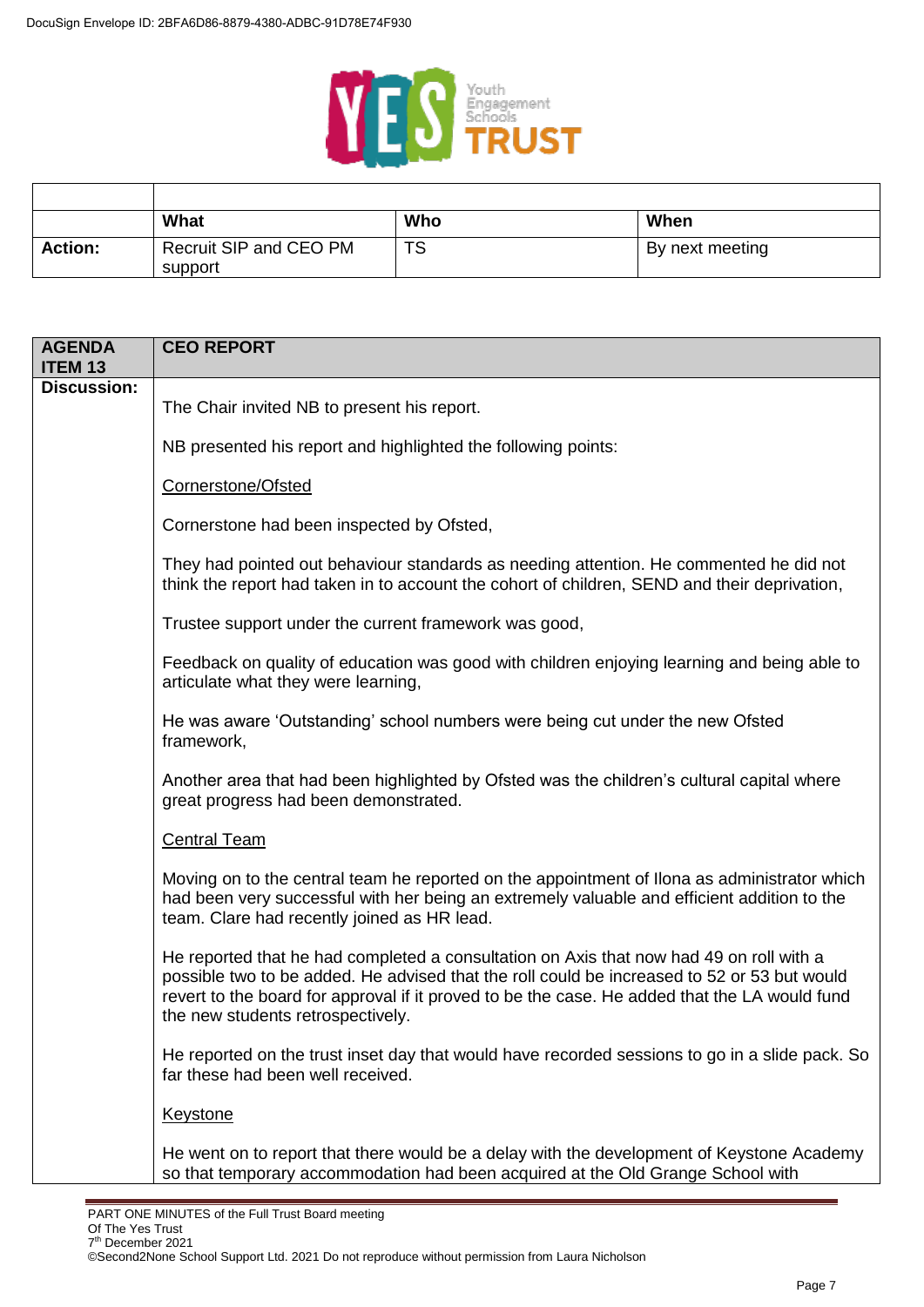

| approximately £500k being spent on improvements.                                                                                                                                                                                                                 |
|------------------------------------------------------------------------------------------------------------------------------------------------------------------------------------------------------------------------------------------------------------------|
| He confirmed that the trust were inviting new tenders for the work following parting company<br>with the previous builders. The reason for this was that the school costs had jumped by £1.7M<br>and the firm would not explain why this was, despite reminders. |
| <b>Risks</b>                                                                                                                                                                                                                                                     |
| NB went on to highlight key risks to the trust and mentioned:                                                                                                                                                                                                    |
| The lack of a head for Axis,                                                                                                                                                                                                                                     |
| Raise Academy being pushed back affecting 3-4 year forecasts.                                                                                                                                                                                                    |
| <b>Additional work</b>                                                                                                                                                                                                                                           |
| Moving on to other matters he confirmed that Halton Council had asked the trust to prepare a<br>support plan for 30 learners for next year and advised they will put a proposal together.                                                                        |
| Infrastructure, Teams                                                                                                                                                                                                                                            |
| CH would be focussing on migration of Teams under one central Yes Trust platform,                                                                                                                                                                                |
| The Intranet would provide in house one stop shop to share stories and successes across the<br>trust.                                                                                                                                                            |
| <b>ECT<sub>s</sub></b>                                                                                                                                                                                                                                           |
| For Early Career Teachers there was now a two year framework of training for them. With<br>NPQ there would be three sessions on senior leadership, one on behaviour and culture and<br>one on headship.                                                          |
| <b>Partnerships</b>                                                                                                                                                                                                                                              |
| With regards to external partnerships he reported the partnership had been wound up with<br>Northwich.                                                                                                                                                           |
| Covid                                                                                                                                                                                                                                                            |
| On line learning would be running at Fermain from 8 <sup>th</sup> December 2021 and the Swab Squad<br>had been in to the school for PCRs and students would undertake on line learning whilst<br>results were awaited.                                           |
| Health and Safety, GDPR, Cyber security                                                                                                                                                                                                                          |
| NB confirmed there was nothing to report for Health and Safety or GDPR,                                                                                                                                                                                          |
| For cyber security he advised that the trust had been audited and there was some mandatory<br>additional training required that would be arranged,                                                                                                               |
| The Chair thanked NB for his report and asked Trustees if there were any questions - there                                                                                                                                                                       |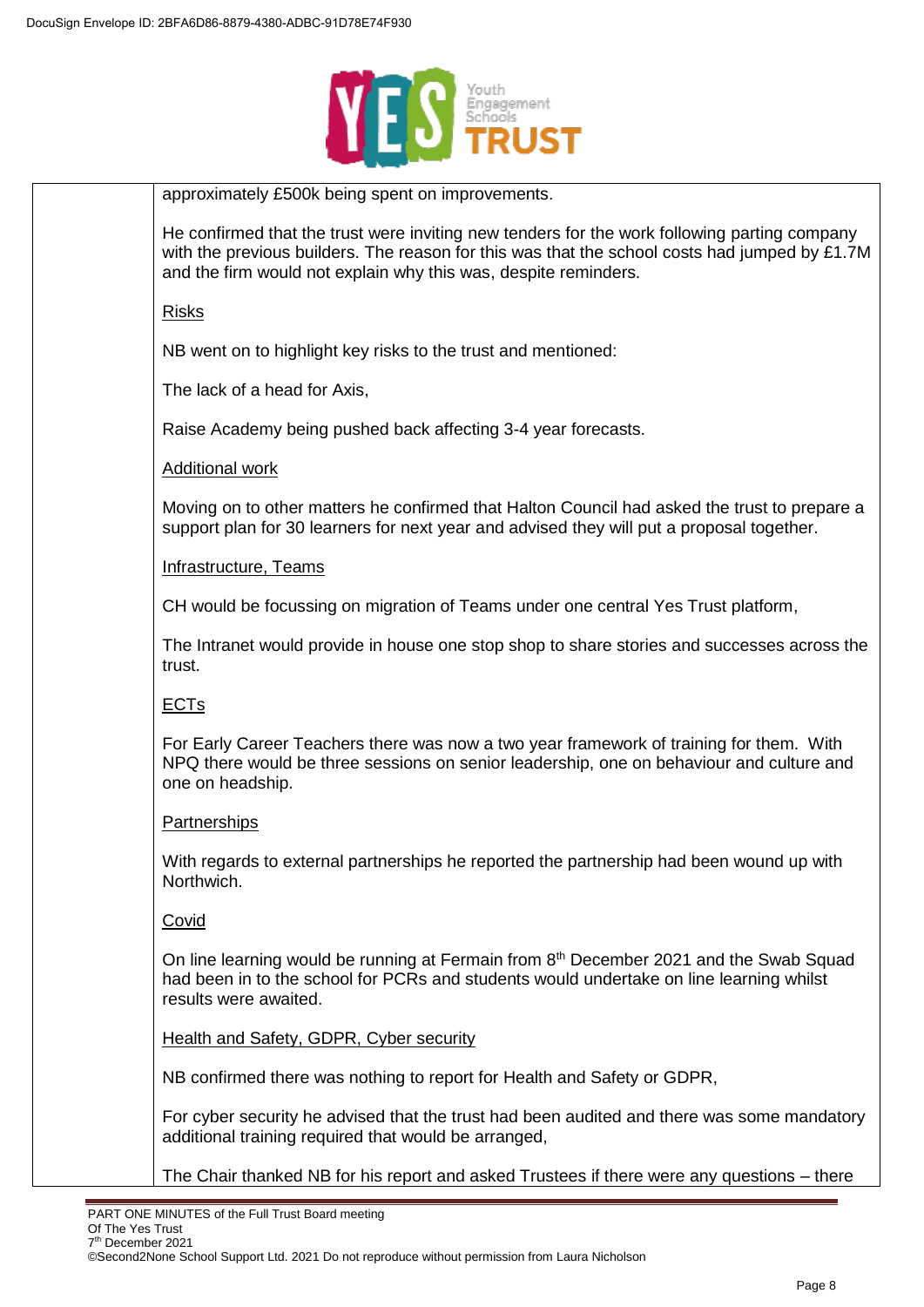

|                                 | were none.                                                                                                                                                                                                                                                                          |  |
|---------------------------------|-------------------------------------------------------------------------------------------------------------------------------------------------------------------------------------------------------------------------------------------------------------------------------------|--|
|                                 |                                                                                                                                                                                                                                                                                     |  |
| <b>AGENDA</b><br><b>ITEM 14</b> | <b>REPORTS FROM COMMITTEES</b>                                                                                                                                                                                                                                                      |  |
| <b>Discussion:</b>              | Finance HR and Premises Committee - 23 <sup>rd</sup> November 2021<br>$\bullet$                                                                                                                                                                                                     |  |
|                                 | TH reported as follows:                                                                                                                                                                                                                                                             |  |
|                                 | That the committee had reviewed the draft annual report and accounts Trustees had had<br>presented,                                                                                                                                                                                 |  |
|                                 | The committee had also reviewed the budget prepared by CH and the committee members<br>were happy with it,                                                                                                                                                                          |  |
|                                 | Members had agreed that the Risk Register would be carried forward and Internal Scrutiny<br>would be moved to the audit committee when that was formed,                                                                                                                             |  |
|                                 | He added members had also considered whether there should be an internal audit on<br>expansion and how the trust deals with expansion and what should be the growth strategy,                                                                                                       |  |
|                                 | He confirmed the members had agreed the trust was good at introducing control to new<br>schools but it is an area that should be looked at. Trustees needed to know what an internal<br>auditor would do. He added he had an action to do that and report to the finance committee. |  |
|                                 | Education Standards Committee - 23rd November 2021<br>$\bullet$                                                                                                                                                                                                                     |  |
|                                 | TS reported on IC's behalf due to the poor sound quality via Teams.                                                                                                                                                                                                                 |  |
|                                 | TS reported as follows:                                                                                                                                                                                                                                                             |  |
|                                 | The committee had discussed standardised data. NB and HS had both produced reports and<br>members had discussed support for NB and HD and capacity within the schools.                                                                                                              |  |
|                                 | Committee members had agreed they were not entirely confident with data being produced so<br>planned to dip sample in future making reporting back to the trust board easier.                                                                                                       |  |
|                                 | Strategy Committee - 30 <sup>th</sup> September 2021                                                                                                                                                                                                                                |  |
|                                 | TS confirmed that the following had been discussed:                                                                                                                                                                                                                                 |  |
|                                 | The broader strategic direction of the trust – the committee had agreed that there was a need<br>to be more explicit about trust development beyond its academies,                                                                                                                  |  |
|                                 | The meeting also touched on how we develop and acquire resources in order to support our<br>strategy, for example how to recruit headteachers,                                                                                                                                      |  |
|                                 | The committee had also looked at NB's performance management. NB had talked through<br>the changes he was making highlighting objectives that were aligned to the strategic<br>development of the trust,                                                                            |  |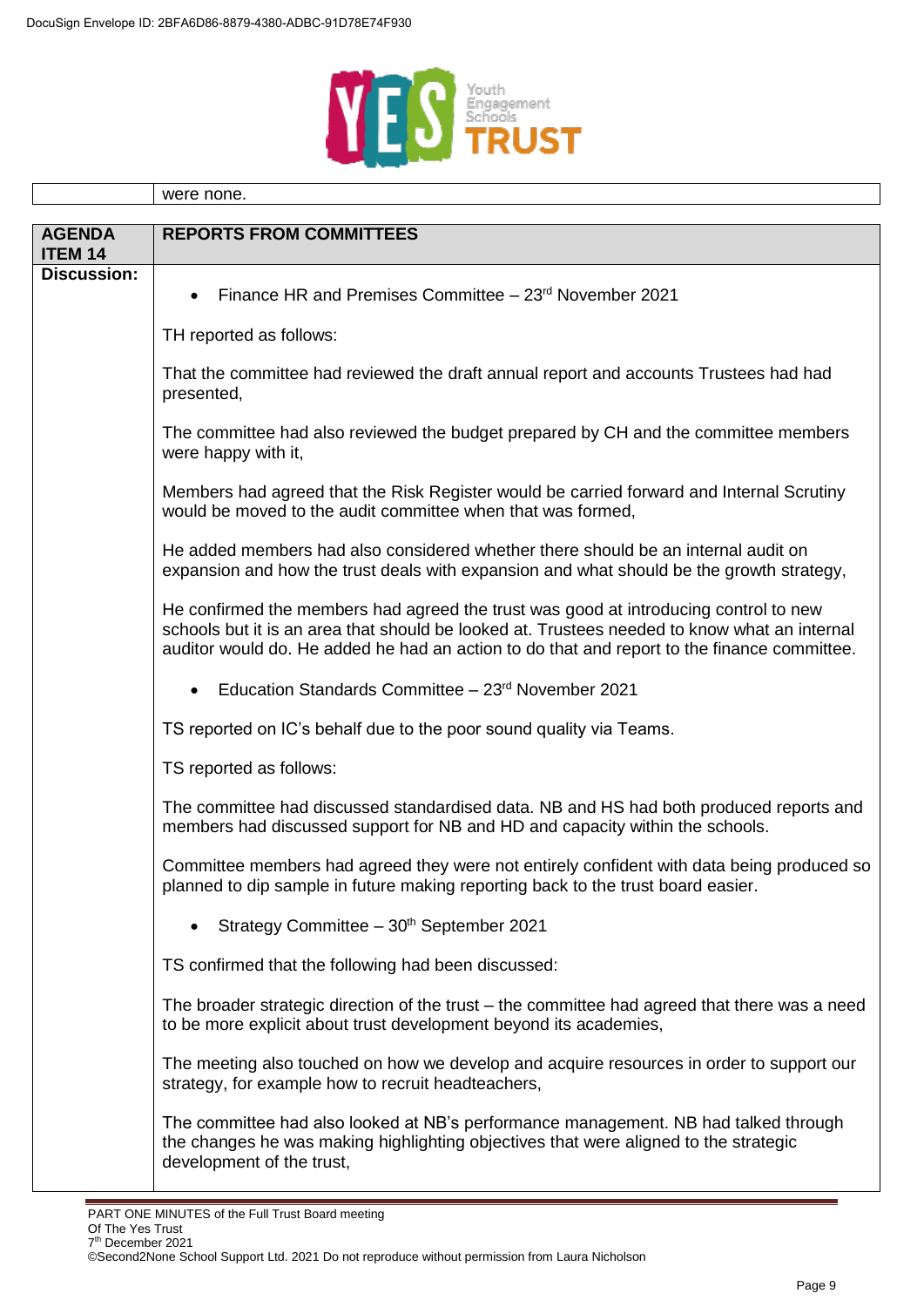

| As well as adding schools the trust should continue to develop its existing schools, not<br>acquiring new ones at the expense of the existing ones,                                                                                                                                                                                                                                                                           |
|-------------------------------------------------------------------------------------------------------------------------------------------------------------------------------------------------------------------------------------------------------------------------------------------------------------------------------------------------------------------------------------------------------------------------------|
| The committee agreed it needed another member, NB is working on the strategic plan so an<br>extra meeting had been arranged for 20 <sup>th</sup> January.                                                                                                                                                                                                                                                                     |
| NB advised he had shared a draft strategic plan with the committee at the September<br>meeting.                                                                                                                                                                                                                                                                                                                               |
| Trustees commented that NB had a clear idea with educational strategy but overall strategy<br>was a board function for NB to implement. The difficulty of planning and resourcing when<br>circumstances and expansion might be unexpected was also noted. Trustees discussed the<br>need to fill a position quickly and how that could be provided for in a strategic plan and<br>communicated to the trust or to the school. |
| CW offered to provide a business model aspect to the model and offered his help in drawing<br>up the plan adding that capability and capacity were key.                                                                                                                                                                                                                                                                       |
| NB added that there were four main areas to consider: Quality of education, financial viability,<br>leadership and governance, growth and development and added he was looking outside the<br>sphere of education for sub elements to those areas.                                                                                                                                                                            |
| Trustees agreed that everyone on the board should be able to articulate the trusts direction<br>and also questioned the need to grow the trust as there must be an optimum size there being<br>plenty of examples of businesses and schools that had grown too large.                                                                                                                                                         |
| RH added that from the staff survey it had transpired some staff did not know who the<br>trustees were.                                                                                                                                                                                                                                                                                                                       |

| <b>AGENDA</b><br><b>ITEM 15</b> | <b>POLICIES AND PROCEDURES</b>                                                                                                                                                                                                                    |          |                     |
|---------------------------------|---------------------------------------------------------------------------------------------------------------------------------------------------------------------------------------------------------------------------------------------------|----------|---------------------|
| <b>Discussion:</b>              | Trustees to consider policy and procedure structure within the Trust including possible<br>$\bullet$<br>movement of some policies from LSB to Trust level                                                                                         |          |                     |
|                                 | NB advised he had RAG rated the policies and it had transpired a number were replicated at<br>local level. He had grouped them as follows:                                                                                                        |          |                     |
|                                 | Amber – further work for the Trust Board to do<br>Red – operation apart from admissions<br>Green - recommended as central policies                                                                                                                |          |                     |
|                                 | Trustees agreed that a calendar for policy approval needed to be drawn up with a spread of<br>policies over the year and between trustees so that it did not fall on one group of trustees all<br>at once, ideally with no more than two a month. |          |                     |
|                                 | It was agreed they would be approved by the end of term                                                                                                                                                                                           |          |                     |
|                                 | What                                                                                                                                                                                                                                              | Who      | When                |
| <b>Action:</b>                  | Approve policies                                                                                                                                                                                                                                  | Trustees | By end of this term |

PART ONE MINUTES of the Full Trust Board meeting

7 th December 2021 ©Second2None School Support Ltd. 2021 Do not reproduce without permission from Laura Nicholson